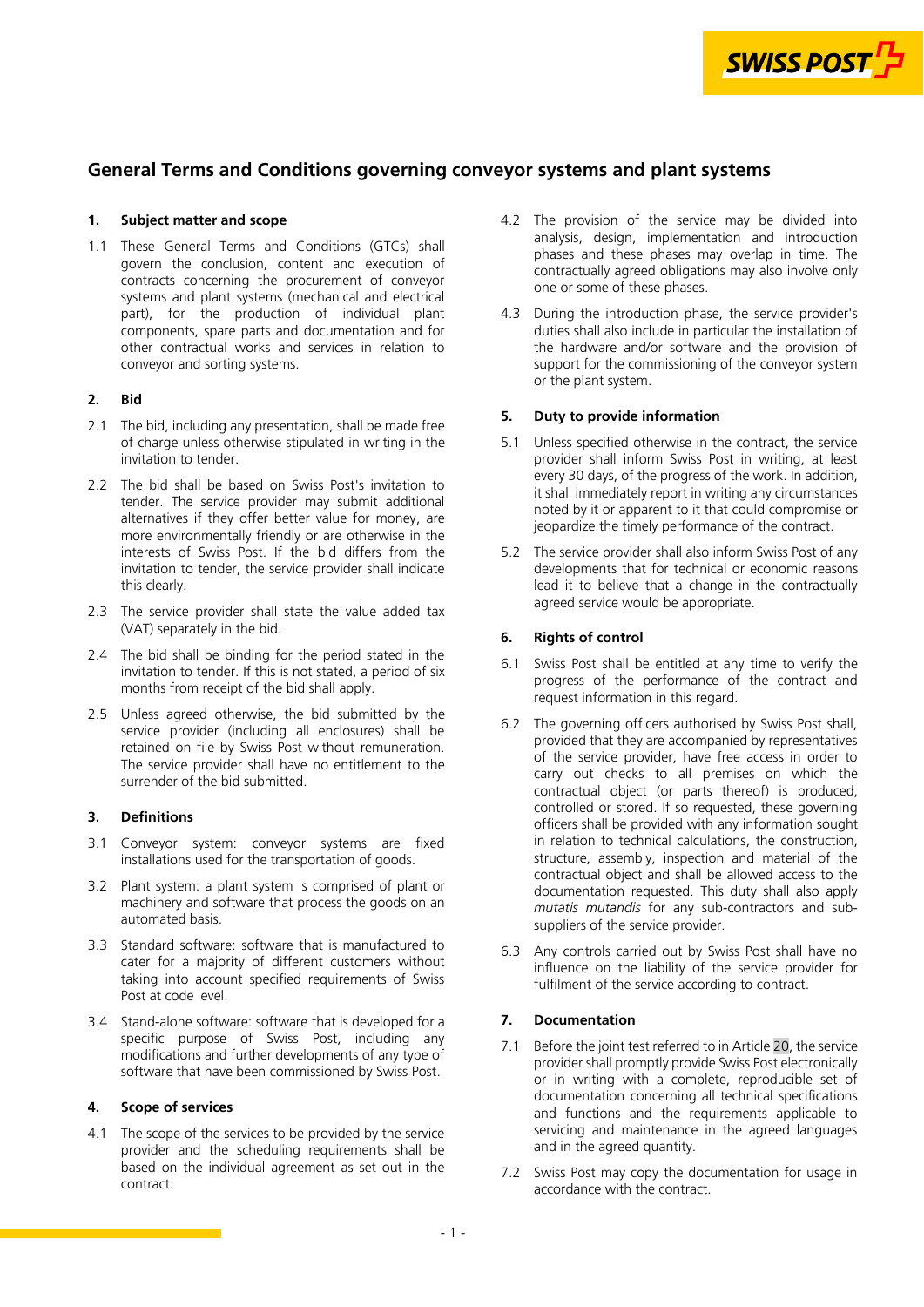

<span id="page-1-0"></span>7.3 If any defects need to be rectified, the service provider shall update the documentation insofar as necessary (until the end of the guarantee period).

## **8. Deployment of employees and involvement of third parties**

- 8.1 The service provider shall deploy only carefully selected and well trained employees, who shall hold the licences necessary in order to provide the services. It shall replace employees who do not have the necessary specialist expertise or who otherwise affect or jeopardize performance of the contract. In particular, it shall take Swiss Post's interest in maintaining continuity into account. The service provider undertakes to comply with Swiss Post's internal regulations, rules of conduct and security measures (in particular those relating to computer and data security).
- 8.2 The service provider may not involve third parties to provide its services (e.g. suppliers, subcontractors) without the prior written approval of Swiss Post. It shall remain responsible for ensuring that the third parties involved provide the services in accordance with the provisions of the contract. The service provider shall subject the third parties involved to the duties set forth in the present Article (8) in addition to the duties contained in Articles 9 (health and safety regulations, terms of employment and equal pay for men and [women\), 18 \(confidentiality\) and 19 \(data protection](#page-3-0)  and postal secrecy).
- 8.3 Swiss Post may require the service provider to involve a particular sub-contractor, provided that the latter fulfils the contractual, functional and performance prerequisites.
- 8.4 The service provider shall give notice of its suppliers and subcontractors if so requested.

#### **9. Health and safety regulations, working conditions and equality of pay for women and men**

9.1 Service providers with their registered office or a branch office in Switzerland shall comply with Swiss health and safety regulations, working conditions and the principle of equality of pay for women and men. Working conditions shall be those set forth in the collective and standard employment contracts or, in their absence, the customary working conditions that apply at the location and to the occupation in question. Service providers with their registered office outside Switzerland shall comply with the relevant regulations that apply at the place where the service is provided.

#### **10. Instruction and training**

- 10.1 The service provider shall provide initial instruction to the staff of Swiss Post. The scope of initial instruction shall be described in greater detail in the contract and is included in the fee.
- 10.2 The service provider warrants that it is able to offer training in relation to the optimal use of conveyor

systems and plant systems and of the related hardware and software.

# **11. Supply of spare parts**

11.1 The service provider warrants the supply of spare parts to Swiss Post for at least 5 years after acceptance of the conveyor system or the plant system.

### **12. Fee and invoicing**

- 12.1 The fee agreed under contract shall cover all services required for proper contractual performance. In particular, the fee shall cover the costs of the production, supply, assembly and commissioning of the entire contractual object, packaging, transport, insurance and unloading costs and tools and auxiliary materials along with public charges (e.g. value added tax, advance disposal charges, customs duties). With regard to the other matters, the Incoterms 2010: DDP shall apply. The prices offered shall also cover the costs of the disposal of packaging and auxiliary material by the service provider. In the event that installation, instruction and maintenance and assistance have been agreed to, the fee shall also cover the costs and expenses arising in this regard, although such cost items must be reported separately in the bid and in invoices.
- 12.2 The service provider shall issue invoices in accordance with a payment schedule or after the services have been provided and accepted. Value added tax shall be stated separately on the invoice and may not be charged retrospectively. It shall be for the service provider to establish whether it is liable to pay value added tax in Switzerland and, if necessary, to file the requisite registration in this regard.
- 12.3 The contractually agreed payment conditions and payment periods shall apply.
- 12.4 Advance payments may only be agreed upon in exceptional circumstances and provided that the service provider will furnish Swiss Post at its own cost with security in the form of a first class bank or insurance guarantee.
- 12.5 Where Swiss Post and/or Swiss Post companies (direct and indirect equity interests of at least 50 percent) use the services of the service provider, the relative fees shall be cumulated for the purposes of calculating discounts.

#### **13. Import regulations**

13.1 The service provider guarantees that any import regulations have been complied with and the necessary permits have been obtained.

# **14. Variations to the services**

- 14.1 The parties shall be entitled to submit a proposal to vary the services in writing at any time.
- 14.2 If Swiss Post wishes to make a variation, the service provider shall advise in writing within 20 days whether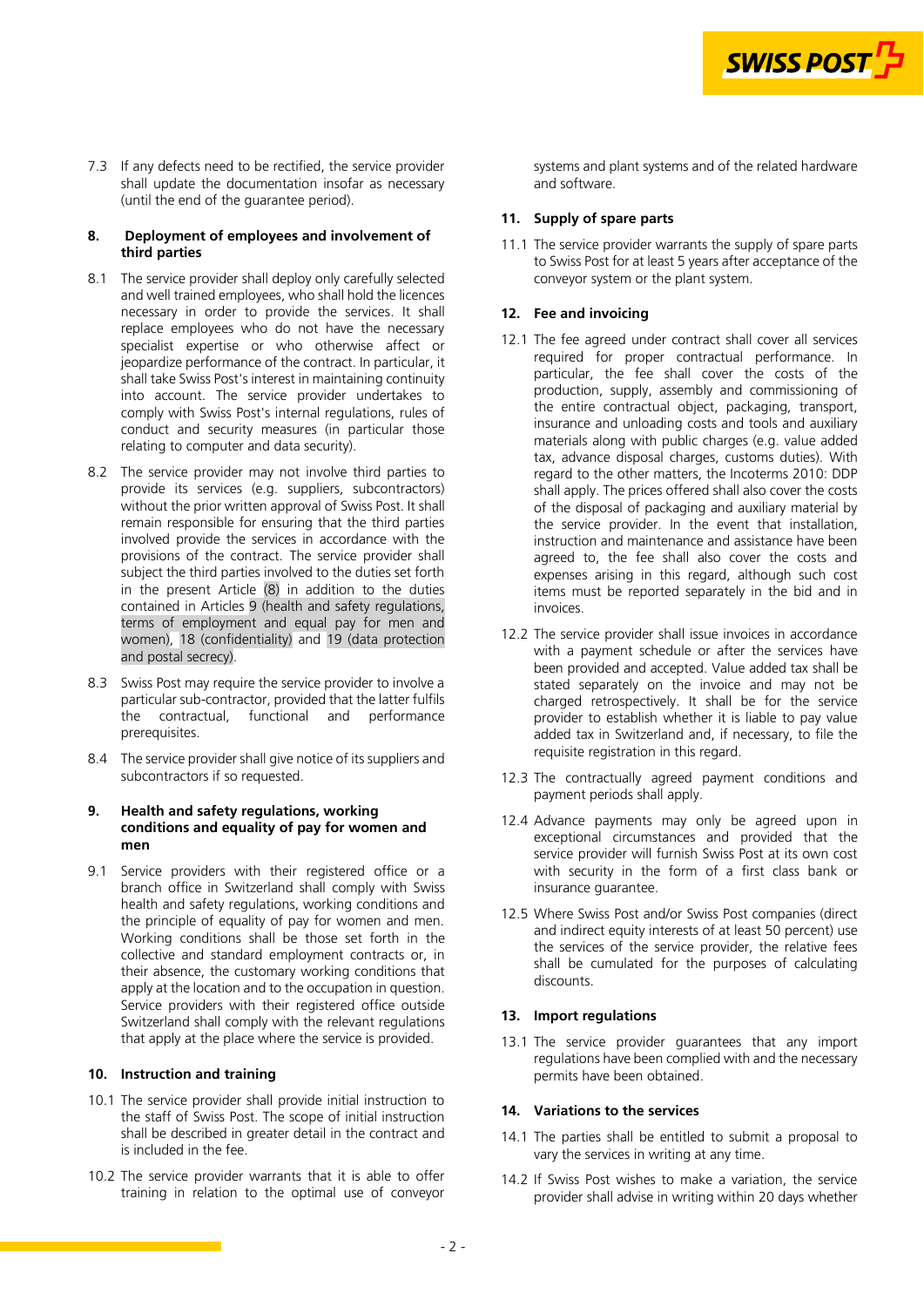

the variation is possible and the effects that it will have on the services to be provided and on the fee and any deadlines. It may not withhold consent to a variation proposed by Swiss Post if the variation is objectively possible and the overall nature of the services to be provided is preserved. Swiss Post shall decide within 20 days of receipt of the communication whether the variation is to be implemented.

- 14.3 If the service provider wishes to make a variation, Swiss Post shall be entitled to accept or reject such a proposal within 20 days of receipt of the communication.
- 14.4 Variations, especially variations of the scope of the services, the fee and the deadlines, must be set out in an addendum to the contract before work commences.
- 14.5 The service provider shall continue to work in accordance with the contract while the variations proposed are being considered, unless Swiss Post gives instructions to the contrary.

#### **15. Surrender and escrow of the source code**

- 15.1 The service provider undertakes to present the source code for stand-alone software promptly to Swiss Post for examination.
- 15.2 The service provider undertakes upon request by Swiss Post to conclude an escrow contract in relation to any standard software incorporated into the contractual object. The service provider shall surrender the source code to Swiss Post irrespective of any escrow contract in the event that Swiss Post holds the rights to make alterations or further developments in accordance with Article 16.3 and in the situations referred to in Article [22.4.](#page-4-0)

#### **16. Protective rights and usage rights**

- 16.1 All protective rights (intellectual property rights and related rights as well as the prospective entitlement to such rights) pertaining to the results of work done in performance of the contract (e.g. analyses, plans,<br>stand-alone software including the relevant stand-alone documentation, hardware development) shall lie in full with Swiss Post. In particular, the service provider shall also assign to Swiss Post all of its moral rights under copyright. Where legal limits have been placed on such assignment, the service provider shall waive its right to exercise its moral rights and warrants that all persons involved in the work shall waive this right.
- 16.2 Swiss Post and its companies (cf. Article [12.5](#page-1-0)) shall have a permanent temporally, geographically and substantively unlimited right to use results comprising the content of the contract that did not arise as a result of performance of the contract (in particular, preexisting results of work). This shall include all current and possible future forms of usage and the right to sell and process the results.
- 16.3 The protective rights over standard software shall remain vested in the service provider or third parties. Swiss Post and its companies (cf. Article [12.5](#page-1-0)) shall receive a temporally and geographically unlimited,

non-terminable and non-exclusive right of usage, which shall not be associated with any specific hardware.

Swiss Post and its companies may configure standard software for use under the terms of the contract and to render it interoperable with third-party software within the legal frame. They shall have the right to change and further develop the standard software, provided that this has been agreed to under contract. Rights to such changes and further developments shall be determined in accordance with Article 16.1.

Swiss Post and its companies may create multiple copies of the standard software at no additional fee for backup and archival purposes, in particular in order to operate redundant systems.

Swiss Post and its companies shall be entitled to arrange for the standard software to be operated by a third party on an outsourced basis, although exclusively for its own purposes.

16.4 Swiss Post may sell the results of work falling under Article 16.2 and standard software falling under Article 16.3 to the extent that it no longer has any need for them.

#### **17. Infringement of protective rights**

- 17.1 The service provider shall mount a defence against third-party claims arising from infringement of protective rights without delay at its own cost and risk. It shall notify Swiss Post immediately of such claims in writing and shall not object to any intervention by Swiss Post in any legal proceedings. If the third party makes the claims directly against Swiss Post, the service provider shall at Swiss Post's first request participate in the dispute to the extent permitted under the relevant procedural rules. The service provider undertakes to bear all costs (including damages payments) incurred by Swiss Post as a result of court action and/or any out of court settlement of a legal dispute. In the event of an out of court settlement, the service provider need only make the agreed payment to the third party if it has consented to the settlement beforehand.
- 17.2 If, as a result of claims made in exercise of protective rights, it is impossible for Swiss Post to use the contractually agreed services in full or in part, the service provider may at its choosing replace the components concerned with others or change its services so as to ensure that they do not infringe thirdparty rights while still maintaining the scope of services agreed under the contract, or at its own cost to procure a licence from the third party. If the service provider fails to exercise any of these options within a reasonable period, Swiss Post shall be entitled to withdraw from the contract with immediate effect.

The service provider must under all circumstances hold Swiss Post harmless in all respects, irrespective of fault.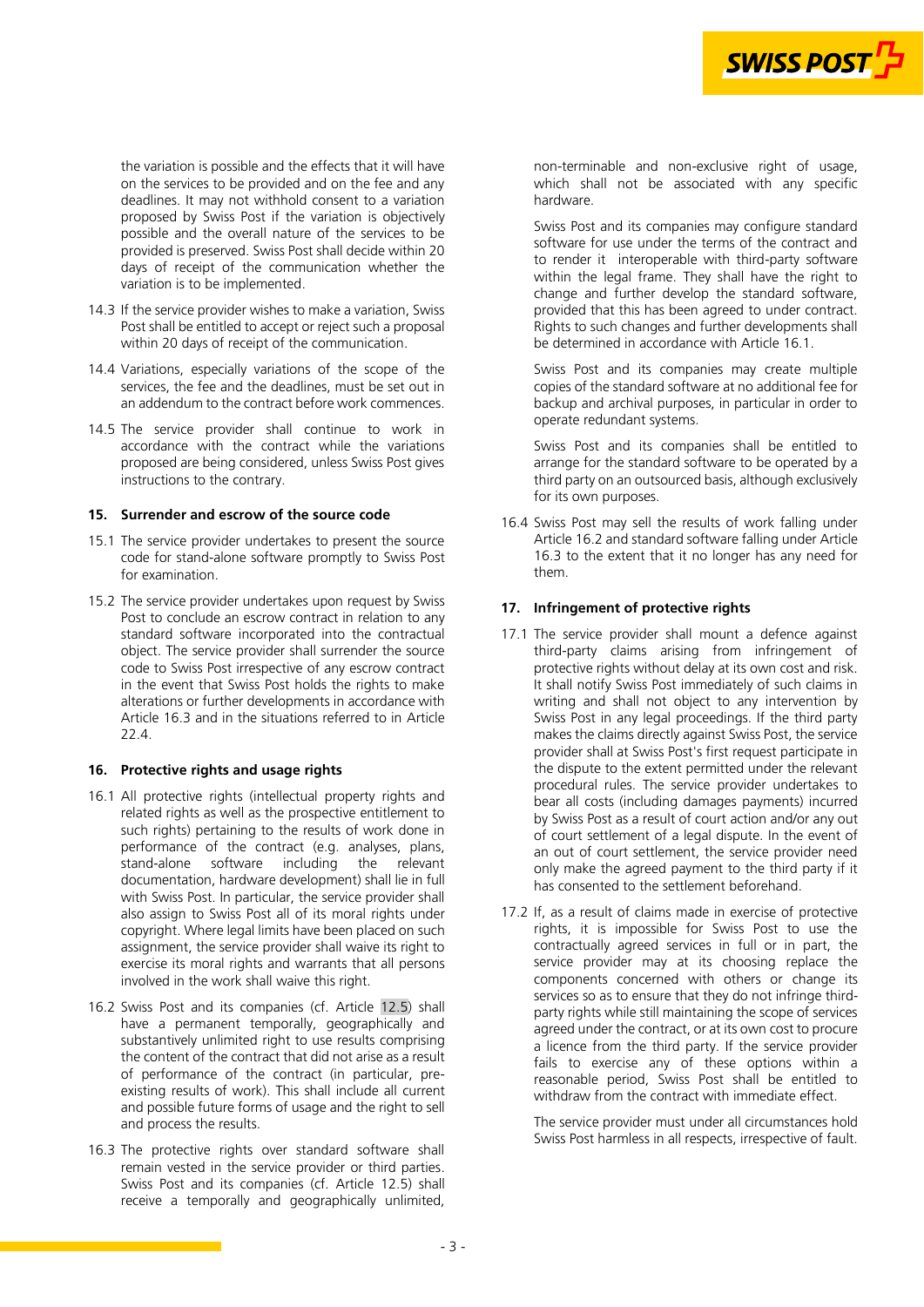

### <span id="page-3-0"></span>**18. Confidentiality clause**

- 18.1 Any facts and information that are not in the public domain or generally accessible shall be treated as confidential by both parties. In case of doubt, facts and information should be treated as confidential. Both parties undertake to take all financially reasonable and technically and organizationally feasible precautions in order to protect confidential facts and information effectively against access by and disclosure to unauthorized persons.
- 18.2 This duty of confidentiality shall also apply prior to conclusion of the contract and shall continue beyond termination of the contractual relationship.
- 18.3 No breach of the duty of confidentiality shall be deemed to have occurred in the event that confidential information has been disclosed by Swiss Post within its own group or to third parties involved. This shall apply to the service provider insofar as disclosure is necessary for the performance of the contract or provisions of the contract are disclosed by it within the group.
- 18.4 The duty of confidentiality does not apply if an obligation to disclose the confidential information exists due to an enforceable official or judicial order or mandatory law. The other party must be informed beforehand, insofar as this is legally permissible. No prior information is required in the case of announcements by Swiss Post within the scope of public procurement law.
- 18.5 The service provider may not publicize the fact that a business relationship exists or has existed with Swiss Post, and shall not cite Swiss Post as a reference without written consent.
- 18.6 The parties shall subject their employees and other auxiliary persons to the obligations arising from this Article 18.
- 18.7 If either party breaches the aforementioned duties of confidentiality, it shall pay liquidated damages to the other party unless it can be proved that it was not at fault. This shall amount to 10 percent of the total fee for each instance of infringement, up to a maximum of CHF 50,000 per occurrence. Payment of liquidated damages shall not release the service provider from the requirement to comply with its duties of confidentiality. Liquidated damages shall be payable in addition to any damages due.

#### **19. Data protection and postal secrecy**

- 19.1 The parties undertake to comply with the provisions of Swiss data protection laws.
- 19.2 Personal data may be processed solely for the purpose of and to the extent required for the performance and execution of the contract. The service provider shall inform Swiss Post in advance of any disclosure of data.
- 19.3 Insofar as the service provider has access to the postal and payment transactions of Swiss Post's customers, it undertakes to comply with the requirement of postal

secrecy as described in Article 321<sup>ter</sup> of the Swiss Criminal Code.

- 19.4 The parties shall subject their employees and other auxiliary persons to the obligations arising from this Article 19.
- 19.5 When required by Swiss Post, in particular when the European Data Protection Ordinance (EU-DSGVO) applies or when personal data is transferred outside Switzerland, the processing of personal data by the service provider is based on an additional data protection agreement.

#### **20. Acceptance**

- 20.1 Acceptance shall be deemed to have been concluded upon the successful completion of the joint inspection, to which the service provider shall invite Swiss Post to attend in good time and in writing.
- 20.2 The system to be inspected must be identical to the system covered by the contract in terms of content and function and must have been fully tested by the service provider beforehand.
- 20.3 The principles of the acceptance procedure shall be stipulated under contract. Partial acceptance shall be possible by mutual agreement. However, this shall in all cases be subject to subsequent successful completion of acceptance of the overall system.
- 20.4 The service provider shall be required to cooperate and assist in the acceptance. Swiss Post shall make the necessary test data available for the acceptance process.
- 20.5 An acceptance report, to be signed by both parties, shall be issued for each acceptance inspection. The acceptance report must include at least the following details:
	- the system inspected,
	- the date or period of acceptance,
	- persons involved in the acceptance,
	- acceptance criteria applied,
	- any defects found and whether they were classed as significant or insignificant,
	- acceptance result: unqualified acceptance, qualified acceptance, refusal of acceptance and
	- further steps, responsibilities and deadlines.
- 20.6 If significant defects are found, the acceptance shall be deemed to have failed. The service provider shall rectify these defects without delay and invite Swiss Post in good time to attend a new test. Swiss Post shall be entitled to require the service provider to provide security to cover the cost of rectifying any defects.
- 20.7 If acceptance has failed and the contractually agreed acceptance deadline has been breached as a result, the service provider shall automatically be deemed to be in default.
- 20.8 If defects are found, Swiss Post shall be entitled to withhold payment. The right to withhold payment shall lapse as soon as the service provider has successfully rectified the defect.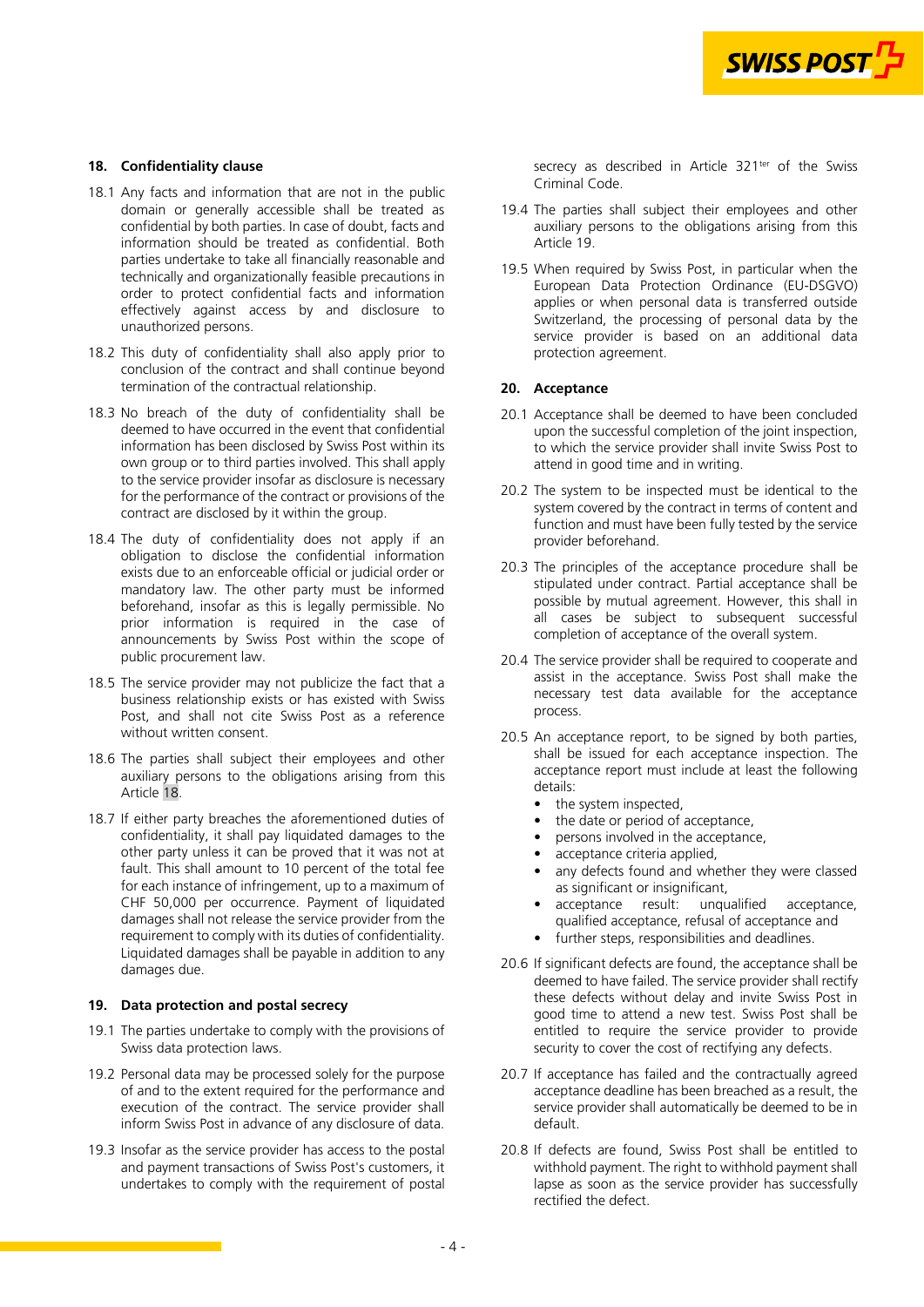

<span id="page-4-0"></span>20.9 The use in production of the subject matter of the contract or parts thereof shall not constitute acceptance until such time as a inspection as described in this Article has been carried out.

## **21. Default**

- 21.1 If the service provider fails to comply with firmly agreed deadlines (expiration date transactions), it shall automatically be deemed to be in default, and in other cases after being sent a reminder.
- 21.2 If the service provider is in default and as a result the agreed deadline for the start of operations is not respected, it shall pay liquidated damages, unless it can be proved that it was not at fault. These shall amount to 1 percent for each week of delay or part thereof, subject to a maximum total of 10 percent of the total fee. Liquidated damages shall also be payable if the services are accepted unconditionally. Payment of liquidated damages shall not release the service provider from the requirement to comply with its contractual obligations; liquidated damages shall be payable in addition to any damages due.
- 21.3 Swiss Post may withdraw from the Contract in the event that the deadline agreed to for the start of operations is breached by more than 10 weeks.

# **22. Warranty**

- 22.1 The service provider warrants that its services have the agreed and warranted characteristics suitable for use for the intended purpose and comply with the relevant legal requirements.
- 22.2 The guarantee period shall extend to 24 months, irrespective of daily operational usage, calculated from the completion of acceptance of the contractual object by Swiss Post. If partial acceptances have been agreed to, the guarantee period shall not commence until overall acceptance as described in Article [20](#page-3-0). Swiss Post may object to defects at any time during the guarantee period. Following expiry of the guarantee period, the service provider shall remain obliged to honour any claims under the guarantee rights of Swiss Post specified below, upon condition that the defects were objected to during the guarantee period. If and insofar as longer guarantee periods have been granted to the service provider by sub-contractors or sub-suppliers in relation to individual services or equipment, these shall also apply in favour of Swiss Post.
- 22.3 The service provider guarantees that it holds all the rights required to provide its services in accordance with the contract. In particular, it is authorized to grant Swiss Post the right to use the standard software to the extent laid down in the contract.
- 22.4 In the event that the conveyor system or plant system is defective (mechanical or electrical part), Swiss Post may in the first instance request only that it be repaired free of charge. If the defect can only be rectified by (partial) remanufacture, the right to repair shall extend to the right to remanufacture. Where substantial

defects are found, Swiss Post shall be entitled to withdraw from the contract.

- 22.5 If Swiss Post demands remanufacture or repair, the service provider shall rectify the defects within the stated period and bear the resulting costs. If the service provider has failed to complete the required remanufacture/replacement or repair, or has not done so successfully, Swiss Post may at its choosing deduct the value of the defect from the fee, carry out the necessary measures itself, arrange for this to be done by a third party at the service provider's cost and risk or withdraw from the contract. The service provider shall allow Swiss Post or third parties appointed by it access to the source code, where this is necessary for the repair. If the service provider fails to hand over the required source code within a period of 30 days of a request to do so, Swiss Post shall be entitled to open the source code itself by decompiling it or to arrange for this to be done by third parties.
- 22.6 If any loss, damage or injury occurs as the result of a defect, the service provider shall also be liable for this loss, damage or injury as described in Article 23.
- 22.7 The time limits for the parts repaired shall start to run again after the rectification of any defects. Intentionally concealed defects may be invoked within ten years of acceptance.

# **23. Liability**

- 23.1 The parties shall bear liability for any loss, damage or injury cased to the other party, unless it can be proved that the relevant party was not at fault. Liability for personal injury shall be unlimited.
- 23.2 The parties shall bear liability for the conduct of the auxiliary persons and third parties whom they involve (e.g. subcontractors, suppliers) in the same manner as for their own.

#### **24. Place of performance and transfer of benefits and risks**

- 24.1 Swiss Post shall designate the place of performance. If this has not been determined, the location of installation shall be deemed to be the place of performance.
- 24.2 The benefits and risks shall be transferred to Swiss Post upon completion of acceptance.

#### **25. Assignment and pledging**

25.1 The service provider shall neither assign nor pledge any amounts owed to it by Swiss Post without the written approval of Swiss Post.

#### **26. Amendments to the contract, discrepancies and partial invalidity**

26.1 Any amendments or supplements to this contract must be adopted in writing.